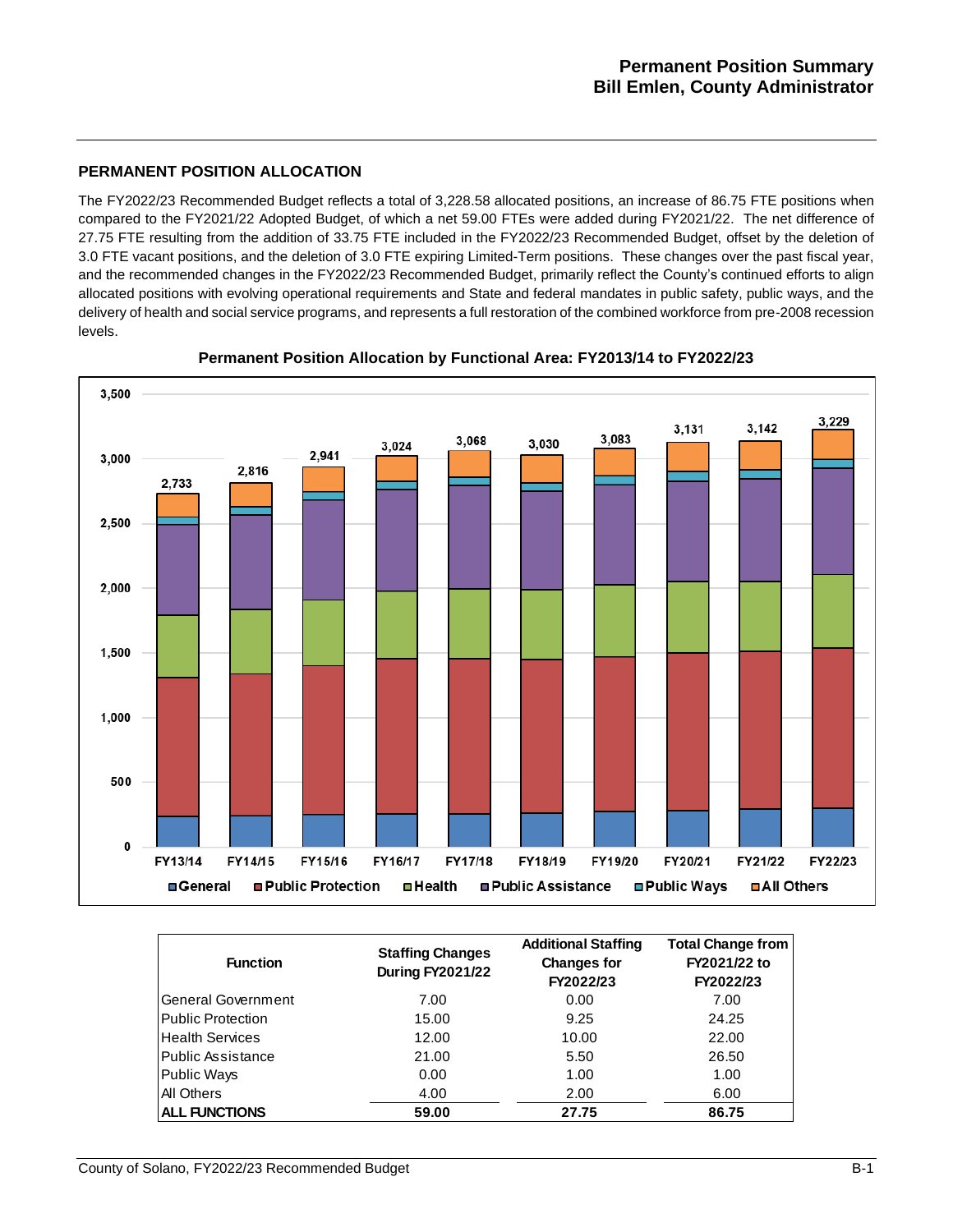Historically, the total number of Full Time Equivalent (FTE) positions has increased and decreased to reflect changing economic conditions and evolving operational requirements. The 3,228.58 allocated positions reflected in the FY2022/23 Recommended Budget, now exceeds the total pre-recession allocations. The workforce in FY2008/09 was 3,113.80 allocated positions and declined to a low of 2,497.30 positions in the beginning of FY2011/12 as the County grappled with the financial effects of the Great Recession and the collapse of the local housing market and related revenue streams. The Board offered three rounds of early retirement incentives that resulted in 149 positions being eliminated, and by the end of FY2011/12 a total of 190 filled positions had been eliminated and a net of 277.54 vacant positions were deleted, resulting in a reduced level of services provided to the public and the organization.

The chart below reflects areas of government where workforce changes have occurred since FY2008/09. Public Protection, which includes Child Support Services, Probation, Recorder and Resource Management, has recovered to the FY2008/09 position allocations levels. Staffing has been added over the last five years; however, most of the increased staffing is due to new or expanded requirements of the County due to public safety realignment, contracted or grant funded services, and the additional staffing necessary for increased jail population after AB 109 Realignment and the opening of the new Stanton Correctional Facility.

Public Assistance Division staffing in the Department of Health and Social Services has increased since FY2008/09 due to new responsibilities under the Affordable Care Act (ACA), more stringent requirements for performance-based outcomes and quality improvement and expanded services for California's growing aging and disabled population. Health Services has also expanded primarily due to the expansion of Medi-Cal in Covered California and the Affordable Care Act (ACA) and increases in demand for Primary Care Health Services under the Federally Qualified Health Care (FQHC) model and the opening of additional clinic capabilities.

The General Government area did not experience as much of a decline in staffing but the Tax Collector/County Clerk, Treasurer and Assessor, have automated processes to manage increased activities and transactions, and streamline the delivery of services. In the All Others area, Public Works and the County Library have dedicated revenue streams that declined during the Great Recession and have slowly recovered.

|                                       | FY2008/09<br>Adopted | FY2022/23<br>Recm'd | Change<br>from<br>FY08/09<br>to<br>FY22/23 |                              | FY2008/09<br>Adopted | FY2022/23<br>Recm'd | Change<br>from<br>FY08/09<br>to<br>FY22/23 |
|---------------------------------------|----------------------|---------------------|--------------------------------------------|------------------------------|----------------------|---------------------|--------------------------------------------|
| <b>PUBLIC PROTECTION</b>              | 1,241.50             | 1,243.50            | 2.00                                       | <b>GENERAL GOVERNMENT</b>    | 288.00               | 297.00              | 9.00                                       |
| <b>District Attorney</b>              | 140.50               | 142.25              | 1.75                                       | <b>Board of Supervisors</b>  | 10.00                | 15.00               | 5.00                                       |
| <b>Child Support Services</b>         | 120.00               | 85.00               | (35.00)                                    | County Administrator         | 18.00                | 19.00               | 1.00                                       |
| <b>Public Defender</b>                | 68.00                | 76.00               | 8.00                                       | Employment Dev. & Training   | 1.00                 | 4.00                | 3.00                                       |
| Public Defender - Alternate           | 21.00                | 24.25               | 3.25                                       | <b>General Services</b>      | 106.00               | 98.00               | (8.00)                                     |
| Sheriff                               | 513.00               | 557.00              | 44.00                                      | Assessor                     | 45.00                | 48.00               | 3.00                                       |
| Probation                             | 255.00               | 227.00              | (28.00)                                    | Auditor/Controller           | 35.00                | 38.00               | 3.00                                       |
| Office of Family Violence Prev        | 5.00                 | 4.00                | (1.00)                                     | Tax Collector/County Clerk   | 14.00                | 12.00               | (2.00)                                     |
| Agricultural Commissioner             | 23.00                | 28.00               | 5.00                                       | Treasurer                    | 4.00                 | 4.00                | 0.00                                       |
| <b>Animal Care Services</b>           | 16.00                | 29.00               | 13.00                                      | <b>County Counsel</b>        | 21.00                | 21.00               | 0.00                                       |
| Recorder                              | 19.00                | 14.00               | (5.00)                                     | Delta Water Activities       | 0.00                 | 2.00                | 2.00                                       |
| Resource Management                   | 61.00                | 57.00               | (4.00)                                     | Human Resources              | 19.00                | 26.00               | 7.00                                       |
|                                       |                      |                     |                                            | Registrar of Voters          | 12.00                | 9.00                | (3.00)                                     |
| <b>PUBLIC ASSISTANCE</b>              | 726.50               | 816.50              | 90.00                                      | <b>Real Estate Services</b>  | 3.00                 | 1.00                | (2.00)                                     |
| First 5 Solano Children &<br>Families | 8.00                 | 7.00                | (1.00)                                     |                              |                      |                     |                                            |
| <b>Veterans Services</b>              | 6.00                 | 8.00                | 2.00                                       | <b>ALL OTHERS</b>            | 352.73               | 303.93              | (48.81)                                    |
| <b>H&amp;SS Administration</b>        | 88.00                | 109.00              | 21.00                                      | <b>Public Works</b>          | 75.50                | 72.00               | (3.50)                                     |
| <b>Social Services</b>                | 624.50               | 692.50              | 68.00                                      | Library                      | 141.48               | 129.23              | (12.26)                                    |
|                                       |                      |                     |                                            | Cooperative Education        | 3.25                 | 0.00                | (3.25)                                     |
| <b>HEALTH SERVICES</b>                | 505.08               | 567.65              | 62.57                                      | Parks and Recreation         | 9.00                 | 8.00                | (1.00)                                     |
| In-Home Supportive Services           | 6.00                 | 5.00                | (1.00)                                     | <b>Risk Management</b>       | 16.00                | 7.70                | (8.30)                                     |
| <b>Behavioral Health</b>              | 255.28               | 229.25              | (26.03)                                    | Dept. of IT                  | 56.00                | 74.00               | 18.00                                      |
| <b>Family Health Services</b>         | 72.80                | 156.40              | 83.60                                      | Reprographics                | 4.50                 | 0.00                | (4.50)                                     |
| <b>Health Services</b>                | 171.00               | 177.00              | 6.00                                       | Fouts Springs Youth Facility | 30.00                | 0.00                | (30.00)                                    |
|                                       |                      |                     |                                            | <b>Fleet Management</b>      | 12.00                | 10.00               | (2.00)                                     |
|                                       |                      |                     |                                            | Airport                      | 5.00                 | 3.00                | (2.00)                                     |

# **WORKFORCE CHANGES SINCE FY2008/09**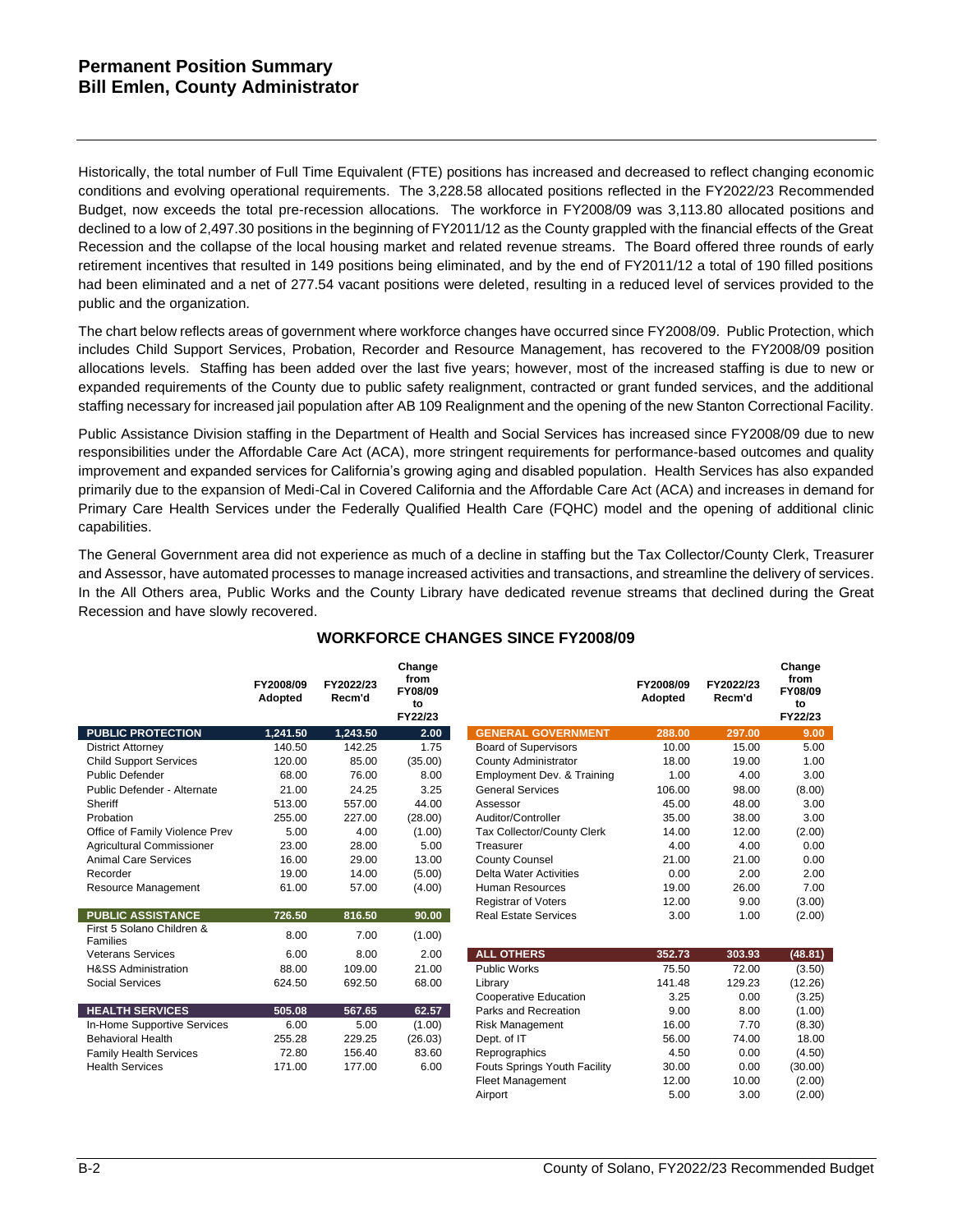|                          | <b>Difference</b><br>from<br>FY15/16<br><b>Adopted to</b><br>FY16/17<br>Adopted | <b>Difference</b><br>from<br>FY16/17<br><b>Adopted to</b><br>FY17/18<br>Adopted | <b>Difference</b><br>from<br>FY17/18<br><b>Adopted to</b><br>FY18/19<br>Adopted | <b>Difference</b><br>from<br>FY18/19<br><b>Adopted to</b><br>FY19/20<br>Adopted | <b>Difference</b><br>from<br>FY19/20<br><b>Adopted to</b><br>FY20/21<br>Adopted | <b>Difference</b><br>from<br>FY20/21<br><b>Adopted to</b><br>FY21/22<br>Adopted | <b>Difference</b><br>from<br>FY21/22<br><b>Adopted to</b><br>FY22/23<br>Recm'd | <b>Net Difference</b><br>from FY15/16<br><b>Adopted to</b><br>FY22/23<br>Recm'd |
|--------------------------|---------------------------------------------------------------------------------|---------------------------------------------------------------------------------|---------------------------------------------------------------------------------|---------------------------------------------------------------------------------|---------------------------------------------------------------------------------|---------------------------------------------------------------------------------|--------------------------------------------------------------------------------|---------------------------------------------------------------------------------|
|                          |                                                                                 |                                                                                 |                                                                                 |                                                                                 |                                                                                 |                                                                                 |                                                                                |                                                                                 |
| General Government       | 3.70                                                                            | 3.00                                                                            | 4.00                                                                            | 9.00                                                                            | 11.25                                                                           | 7.00                                                                            | 7.00                                                                           | 44.95                                                                           |
| <b>Public Protection</b> | 51.50                                                                           | (4.50)                                                                          | (9.50)                                                                          | 13.00                                                                           | 19.50                                                                           | 1.25                                                                            | 24.25                                                                          | 95.50                                                                           |
| <b>Public Ways</b>       | 0.00                                                                            | 0.00                                                                            | 2.00                                                                            | 5.00                                                                            | 0.00                                                                            | 0.00                                                                            | 1.00                                                                           | 8.00                                                                            |
| <b>Health Services</b>   | 11.65                                                                           | 20.30                                                                           | (1.60)                                                                          | 15.40                                                                           | (3.25)                                                                          | (9.00)                                                                          | 22.00                                                                          | 55.50                                                                           |
| <b>Public Assistance</b> | 11.00                                                                           | 8.50                                                                            | (33.50)                                                                         | 10.00                                                                           | 4.25                                                                            | 15.00                                                                           | 26.50                                                                          | 41.75                                                                           |
| Education                | 2.00                                                                            | 8.80                                                                            | 0.00                                                                            | 1.25                                                                            | 7.43                                                                            | 0.00                                                                            | 0.00                                                                           | 19.48                                                                           |
| Recreation               | 0.00                                                                            | 0.00                                                                            | 0.00                                                                            | 0.00                                                                            | 0.00                                                                            | 0.00                                                                            | 1.00                                                                           | 1.00                                                                            |
| All Others               | 3.00                                                                            | 8.40                                                                            | 0.00                                                                            | 0.00                                                                            | 8.00                                                                            | (3.00)                                                                          | 5.00                                                                           | 21.40                                                                           |
| TOTAL                    | 82.85                                                                           | 44.50                                                                           | (38.60)                                                                         | 53.65                                                                           | 47.18                                                                           | 11.25                                                                           | 86.75                                                                          | 287.58                                                                          |

Below provides an overview of significant changes affecting position allocations in each fiscal year beginning with FY2011/12.

- In FY2011/12, as the County was struggling to stabilize from the economic downturn, the State, with its own financial challenges, took actions to realign a variety of public safety and health programs to the counties. The most significant of those changes was the 2011 Public Safety Realignment legislation (AB 109) and the State Budget Act of 2011 (AB 118), which realigned to local government specific prisoner populations and most human services programs, including mental health programs. Funding from the State to local government to hire staff to address increased responsibilities in impacted departments was approved and changes were made to the Sheriff, Probation, District Attorney, Public Defender, and Health and Social Services adding staff in FY2011/12.
- In FY2012/13, there were additional staffing increases related to public safety realignment and in H&SS as the County prepared to open Federally Qualified Health Care (FQHC) clinics in Vacaville in the fall of 2012 and addressed program changes resulting from the Affordable Care Act (ACA).
- The FY2013/14 Adopted Budget included additional staff related to these programs and staffing in preparation for the initial phase of the new Stanton Correctional Facility.
- In FY2014/15, the need to meet State and federal work participation rates in the Welfare to Work (or CalWORKs) program required additional resources.
- In FY2015/16, positions were included to support increased growth of the county's aging population, a more complex State/federal financial structure requiring intensive quality assurance, and additional accountability based on performance.
- In FY2016/17, additional positions were included to support increases in security services at the Court and County campuses, and additional correctional officers for those out on extended leave and grant funded positions. Additional staffing was added to the FQHC clinics to meet increased demand for services resulting from the ACA California expansions, and to address services needed for the county's aging population.
- FY2017/18 included a continuation of increased demand in the FQHC clinics, and increased service demands in social services and behavioral health related to new mandates from AB 403 – Continuum of Care Reform (CCR) (see glossary for definition). FY2017/18 included increased staffing in the Department of Information Technology to adjust to changes in expanded use of technology and customer service demands.
- FY2018/19 reflected a reduction in social services' caseloads accompanied by reductions in State funding; and a reduction in public protection resulting from departmental operational changes and/or State funding that was flat and expirations of grants.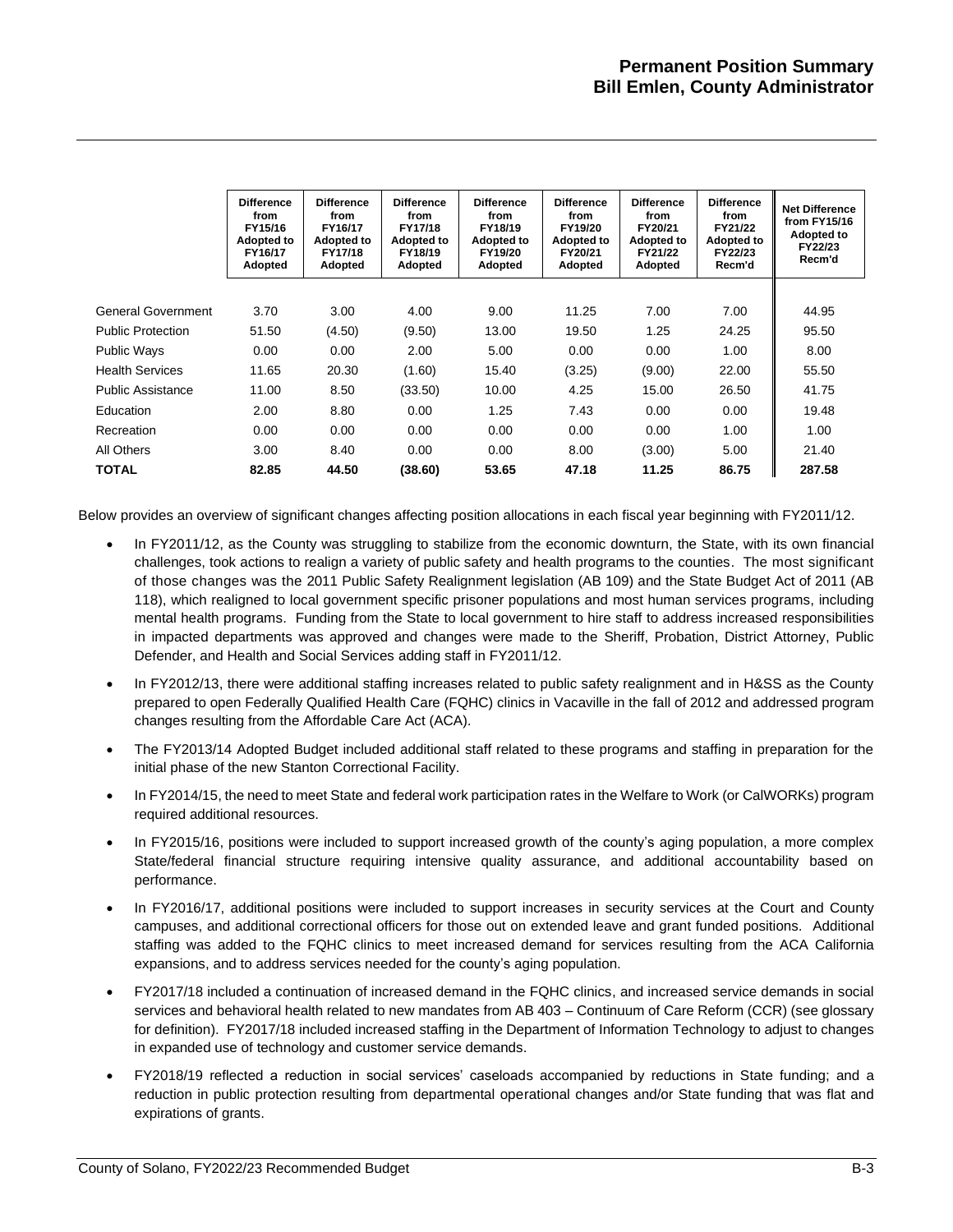## **Permanent Position Summary Bill Emlen, County Administrator**

- FY2019/20 included a restoration of Public Works staffing to address increased workload demands associated with the passage of the 2017 Road Repair Accountability Act (SB 1) and need to address deferred maintenance; the District Attorney and Public Defender saw new mandates from SB 1437; Health Services experienced an increase in staffing to address mental health and family health services demands in the mental health outpatient clinics and primary care clinics; and Area on Aging.
- FY2020/21 reflected decreases in Health Services and the Department of Child Support Services, offset by increases in several departments related to operational changes, the LNU Fire recovery, COVID-19 recovery, and increases in workload.
- FY2021/22 reflected increases in General Government related to operational changes and in Social Services due to increases in workload, offset by decreases in the FQHC clinics toward reducing the deficit on a gradual basis and in the Department of Information Technology due to changing nature of information technology work.
- FY2022/23 Recommended Budget reflects staffing related to operational changes, mandated programs, and changes in workload. Additional information regarding detailed justification and funding for individual positions are included in the budget units associated with each position.



## **PERMANENT POSITION ALLOCATION (DETAILED BY FUNCTION)**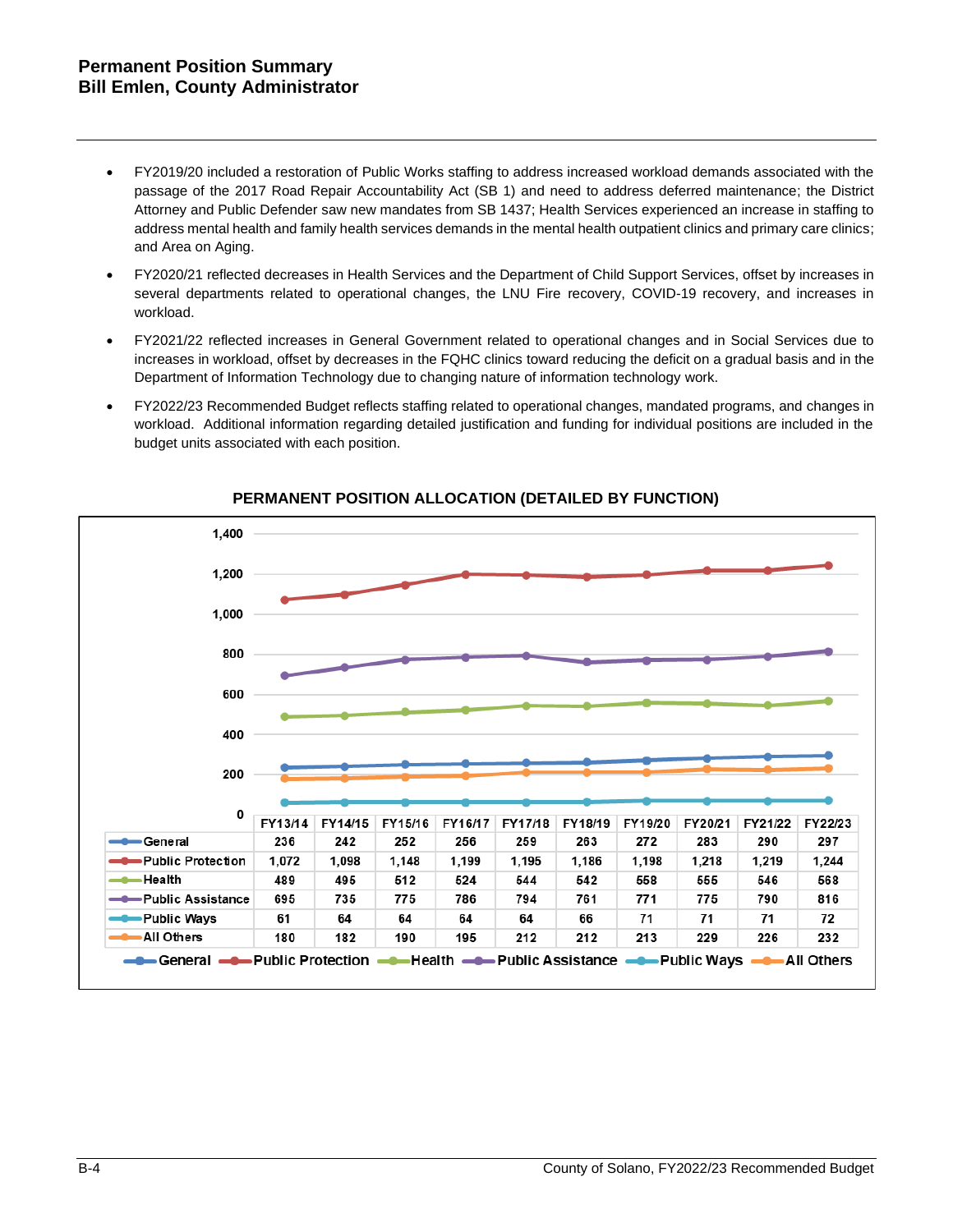## **FY2022/23 POSITION ADDITIONS AND DELETIONS**

The Position Allocation List is a fluid document, recommendations are subject to change based on changes to revenue, including grants, and changes in State and federal funding and mandates. The Director of Human Resources has the ability to administratively create Limited-Term positions to backfill for employees on medical or military leave, or retiring/separating from the County, and for transition purposes so a pending retiree can train his/her replacement and manages the expirations for Limited-Term positions and other administrative actions delegated to the Director of Human Resources and the County Administrator by the Board.

The County Administrator's Office's FY2022/23 Recommended Budget reflects a net increase of 27.75 FTE positions. This is the net result of 33.75 new FTE positions, the deletion of 3.0 FTE vacant positions, and the deletion of 3.0 FTE expiring Limited-Term positions for consideration as part of the FY2022/23 Budget.

The Recommended Budget includes the net increase of 27.25 FTE positions (effective July 10, 2022, unless otherwise noted), including 33.75 FTE new positions in the following departments:

## **GENERAL GOVERNMENT**

**1100 – County Administrator** *– Operational changes; funded by Countywide Cost Allocation Plan*

- 1.0 FTE Budget Technician (TBD)
- **1117 – General Services** *– Operational changes; funded by Countywide Cost Allocation Plan*
	- 1.0 FTE Stationary Engineer (Senior)

**1200 – Auditor-Controller** *– Operational changes; funded by Countywide Cost Allocation Plan*

• 1.0 FTE Accounting Clerk II

## **PUBLIC PROTECTION**

**2830 – Agricultural Commissioner** *– Operational changes; funded with State and unclaimed gas tax revenues*

- 1.0 FTE Accountant
- 2.0 FTE Agricultural Weights & Measures Aide

**2850 – Animal Care Services** *– Operational changes; offset by MOU for Animal Shelter services with the cities and County General Fund*

- 2.0 FTE Veterinary Technician (Registered)
- 1.0 FTE Office Assistant II

**2910 – Resource Management** *– Operational changes / workload; offset with lead abatement revenues and Road Fund*

• 1.0 FTE Staff Analyst Limited-Term (expires June 30, 2025)

**6530 – Public Defender** *– Operational changes; offset with AB 109 funding and County General Fund*

- 1.0 FTE Social Services Worker
- **6540 – Public Defender - Alternate** *– Operational changes; offset with County General Fund*
	- 0.25 FTE Legal Secretary
- **6550 – Sheriff** *– Operational changes; offset with grant revenue and County General Fund*
	- 1.0 FTE Emergency Services Coordinator II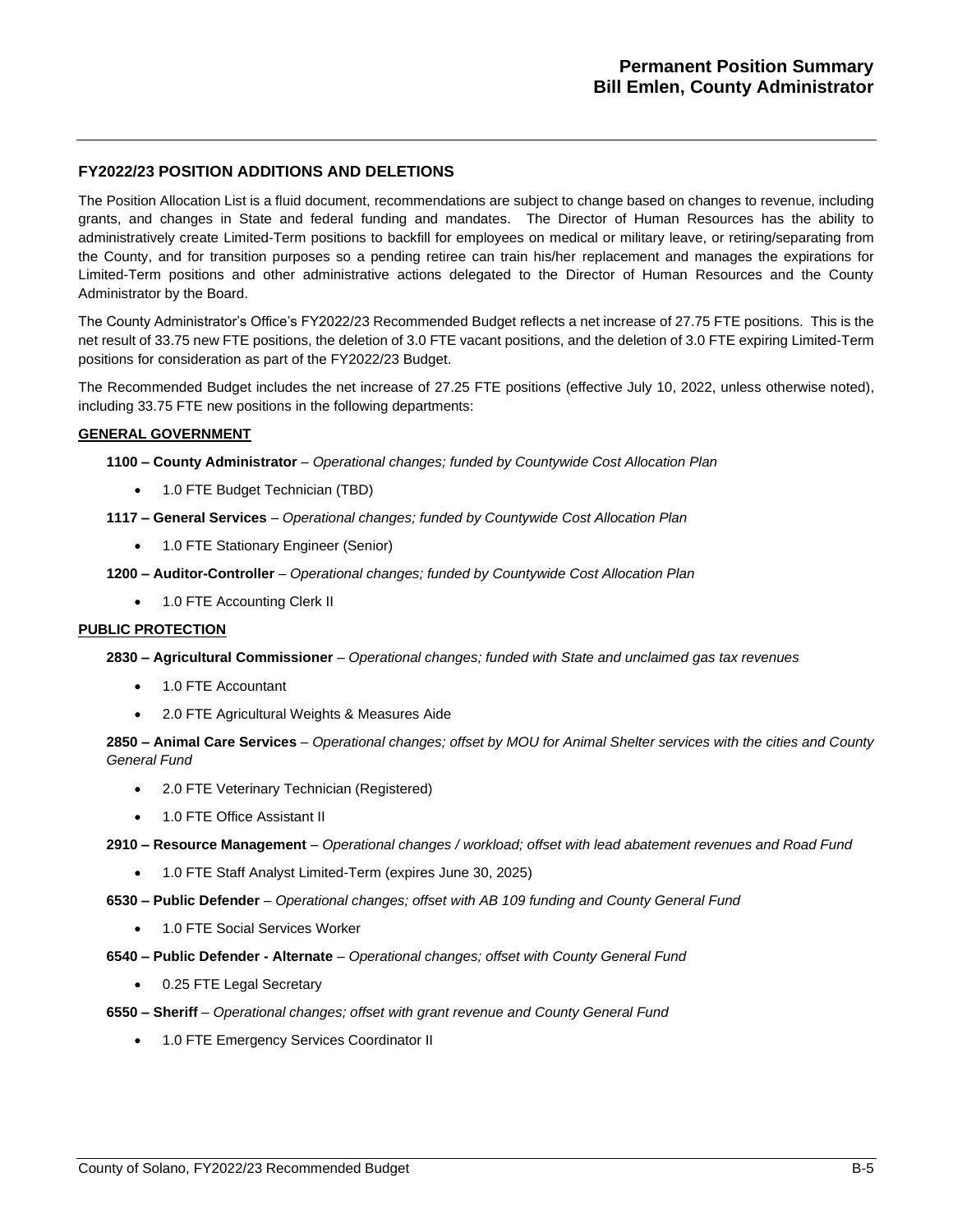### **HEALTH SERVICES**

**7580 – H&SS – Family Health Services** *– Operational changes; offset primarily with FQHC payer revenues, 1991 Health Realignment and County General Fund*

• 2.0 FTE Health Education Specialist (TBD)

**7780 – H&SS – Behavioral Health** *– Operational changes; offset primarily grant and MHSA revenues, and 2011 Realignment*

- 2.0 FTE Behavioral Health Peer Support Specialist
- 1.0 FTE Medical Assistant
- 1.0 FTE Mental Health Clinical Supervisor
- 5.0 FTE Mental Health Specialist II

**7880 – H&SS – Health Services** *– Operational changes; offset primarily with Disease Intervention Specialists (DIS) Workforce Development funds*

• 1.0 FTE Communicable Disease Investigator Limited-Term (expires December 31, 2025)

#### **PUBLIC ASSISTANCE**

**5800 – Veterans Services** *– Operational changes; offset primarily with subvention funding and County General Fund*

• 1.0 FTE Veterans' Benefits Counselor

**7650 – H&SS – Social Services** *– Operational changes; offset primarily with federal and State revenues*

- 1.0 FTE Social Services Program Coordinator
- 1.5 FTE Office Assistant II
- 1.0 FTE Social Services Supervisor
- 2.0 FTE Social Worker II

#### **PUBLIC WAYS**

**3010 – Public Works** *– Operational changes; offset primarily with federal and State allocations* 

• 1.0 FTE Public Works Maintenance Worker (Lead)

#### **OTHER FUNDS**

**1870 – Department of Information Technology** *– Operational changes; offset by Charges for Service to departments*

- 1.0 FTE Office Assistant II
- **7000 – Recreation** *– Operational changes; offset primarily with fee revenue and County General Fund*
	- 1.0 FTE Park Ranger

The Recommended Budget recommends the deletion of 6.0 vacant FTE positions, including 5.0 FTE Limited-Term positions, which are either not funded or no longer meet the organizational needs of the County. These deletions do not include the positions deleted throughout FY2021/22. The positions identified for deletion in the FY2022/23 Recommended Budget are as follows:

## **GENERAL GOVERNMENT**

**1150 – Assessor** *– Operational changes*

- 1.0 FTE Appraiser (Limited-Term)
- 1.0 FTE Clerical Operations Supervisor (Limited-Term)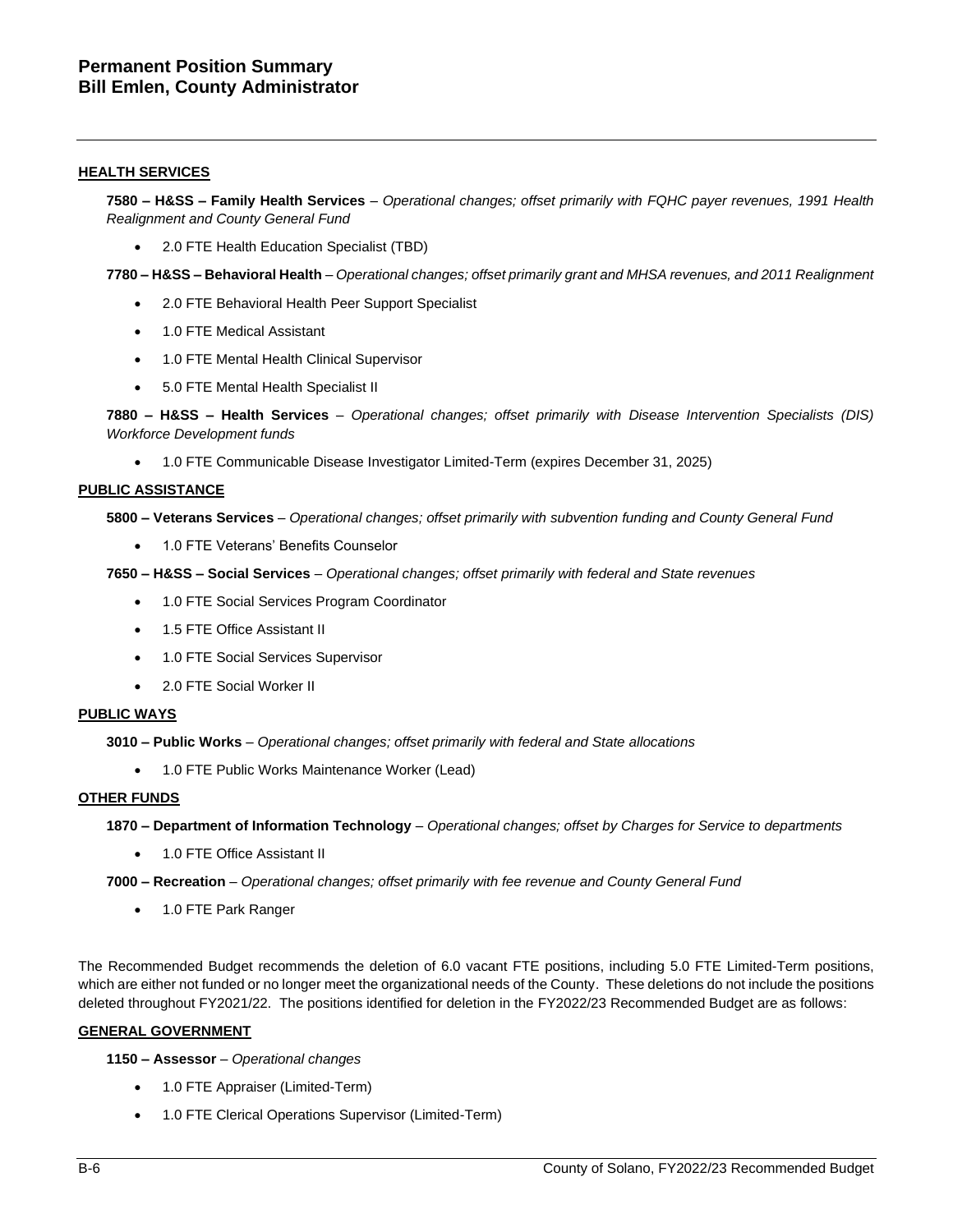#### **1200 – Auditor-Controller** *– Operational changes*

• 1.0 FTE Payroll Technician II (C) (Limited-Term), effective June 30, 2022

#### **HEALTH SERVICES**

## **7580– H&SS – Family Health Services** *– Operational changes*

• 2.0 FTE Medical Assistant (Limited-Term), effective June 30, 2022

#### **PUBLIC ASSISTANCE**

#### **7650 – H&SS – Social Services** *– Operational changes*

• 1.0 FTE Accounting Supervisor

The County Administrator's Office is recommending the following departmental position reclassifications and Limited-Term extensions resulting from departmental operational changes and/or departmental reorganizations for approval in the FY2022/23 Recommended Budget.

## **GENERAL GOVERNMENT**

## **1200 – Auditor-Controller** *– Operational changes*

• Extend 1.0 FTE Accountant – Auditor I Limited-Term to June 30, 2024

## **HEALTH SERVICES**

#### **7880– H&SS – Health Services** *– Operational changes*

• Reclassify 1.0 FTE Clinic Physician (Board Certified) to 1.0 FTE Deputy Health Officer (TBD)

## **PUBLIC ASSISTANCE**

#### **7680– H&SS – Social Services** *– Operational changes*

• Reclassify 2.0 FTE Office Aide to 2.0 FTE Office Assistant II

## **PUBLIC PROTECTION**

**6550 – Sheriff** *– Operational changes*

• Extend 1.0 FTE Custody Sergeant Limited-Term to June 30, 2023, effective June 30, 2022

## **OTHER FUNDS**

## **7000 – Recreation** *– Operational changes*

• Reclassify 3.0 FTE Park Ranger Assistant to 3.0 FTE Park Ranger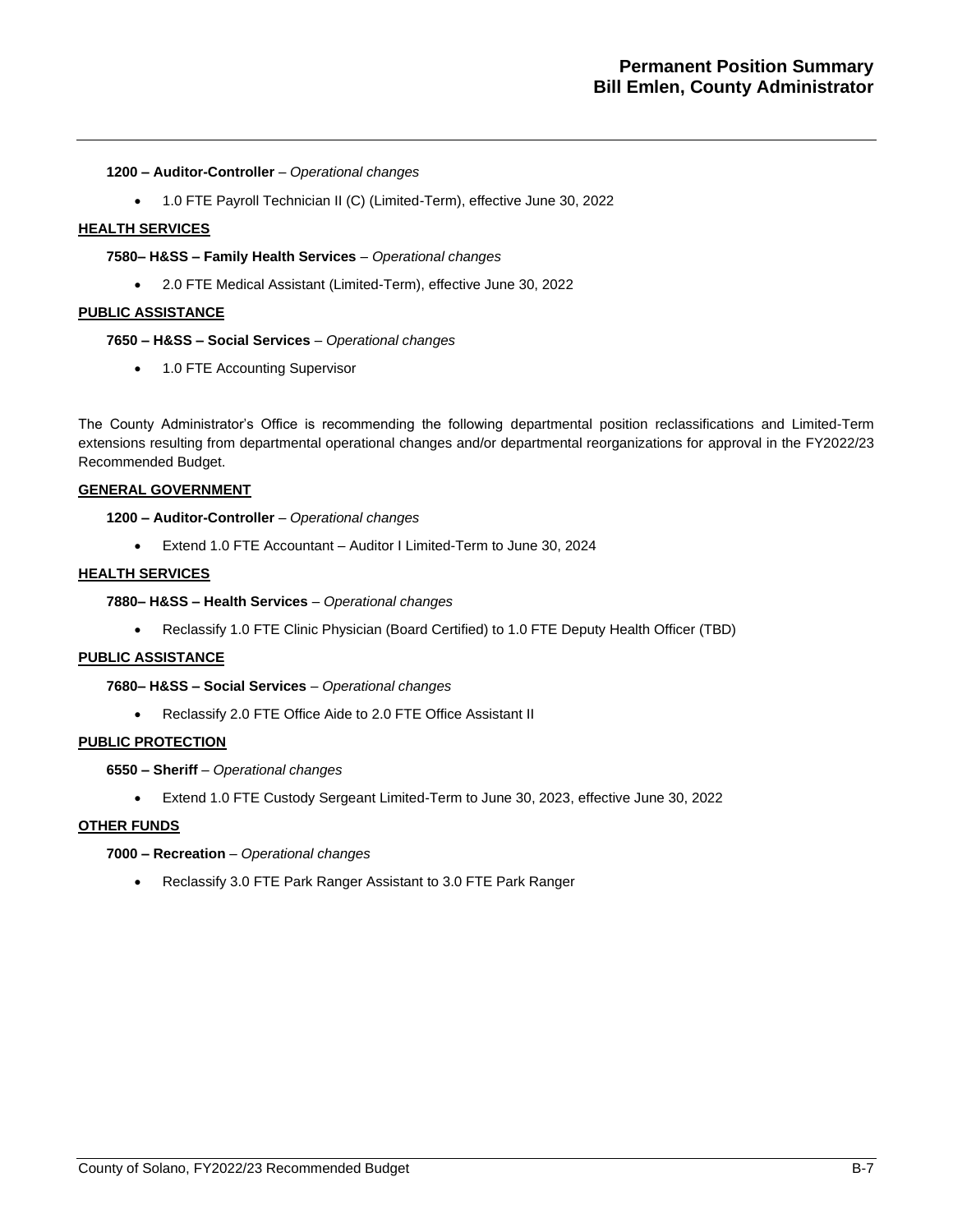As of April 22, 2022, the Board approved and/or authorized a net of 3,200.83 position allocations.

The following table summarizes the position allocation changes requested since FY2021/22 Adopted Budget.

## **Summary of Positions**

| Net of Prior Actions by Board and Human<br>Resources during FY2021/22 and |          |
|---------------------------------------------------------------------------|----------|
| authorized as of April 22, 2022                                           | 59.00    |
| Added in Recommended Budget                                               | 33.75    |
| Deleted in Recommended Budget                                             | (1.00)   |
| Deleted Limited-Term                                                      | (5.00)   |
| <b>Net Allocation Position Changes</b>                                    | 86.75    |
| <b>Position Allocation List</b>                                           |          |
| Allocated Positions in FY2021/22 Adopted                                  |          |
| <b>Budget</b>                                                             | 3,141.83 |
| <b>Net Allocated Position Changes</b>                                     | 86.75    |
| Allocated Positions Recommended in<br>FY2022/23 Budget                    | 3,228.58 |

The *Permanent Position Summary* on the following pages is a digest of changes for each department from FY2017/18 through the Recommended Budget, including identifying changes occurring during FY2021/22.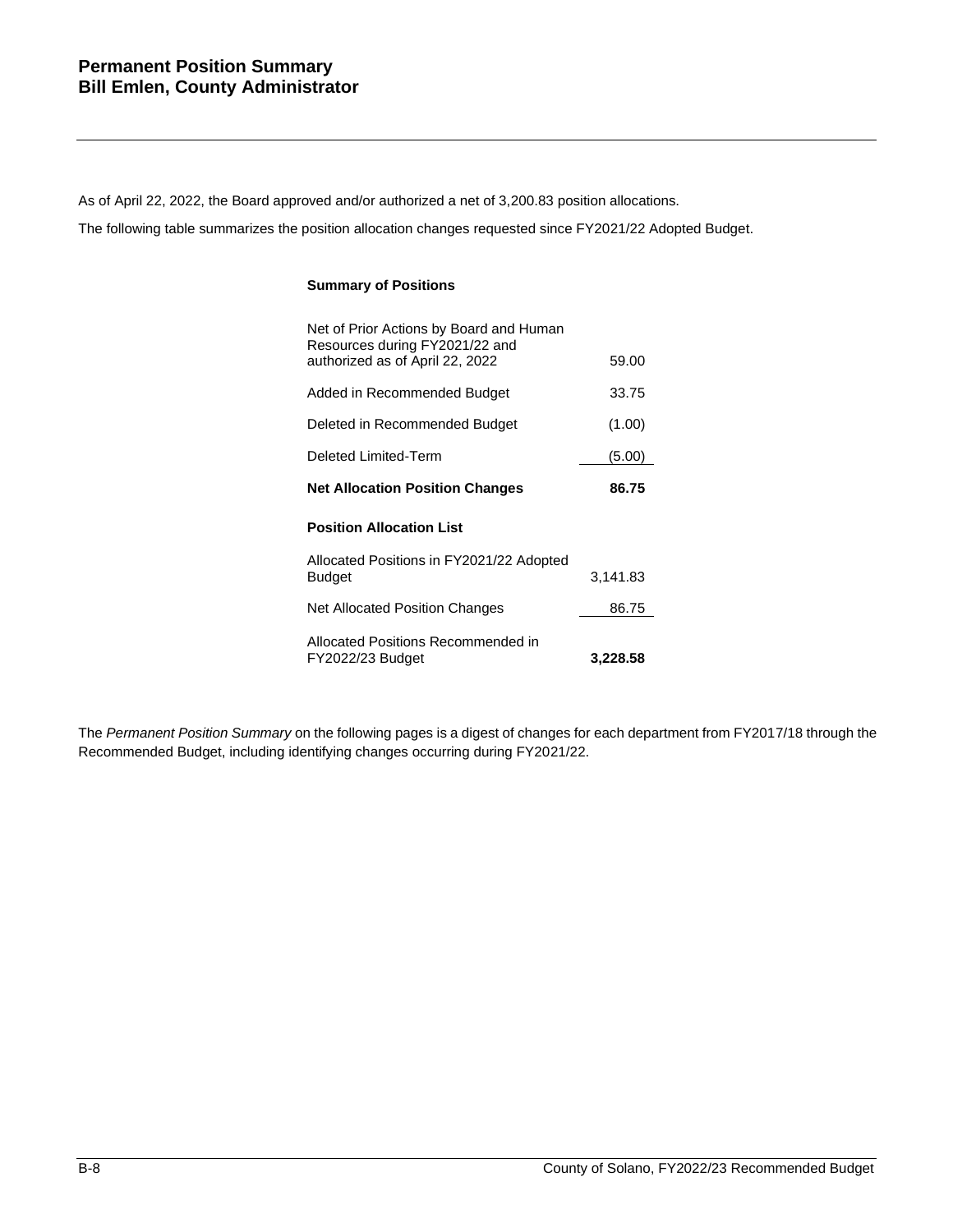## **PERMANENT POSITION SUMMARY**

|      |                                            | FY2017/18     | FY2018/19     | FY2019/20     | FY2020/21     | FY2021/22     | FY2021/22 | FY2022/23     | Difference |
|------|--------------------------------------------|---------------|---------------|---------------|---------------|---------------|-----------|---------------|------------|
|      |                                            | Adopted       | Adopted       | Adopted       | Adopted       | Adopted       | As of     | Recm'd        | Recm'd vs  |
|      |                                            | <b>Budget</b> | <b>Budget</b> | <b>Budget</b> | <b>Budget</b> | <b>Budget</b> | 4/22/2022 | <b>Budget</b> | Adopted    |
|      | <b>GENERAL GOVERNMENT</b>                  |               |               |               |               |               |           |               |            |
| 1000 | <b>Board of Supervisors</b>                | 14.75         | 14.75         | 14.75         | 15.00         | 15.00         | 15.00     | 15.00         | 0.00       |
| 1100 | County Administrator                       | 16.00         | 16.00         | 17.00         | 18.00         | 18.00         | 18.00     | 19.00         | 1.00       |
| 1103 | <b>Employee Development &amp; Training</b> | 3.00          | 3.00          | 3.00          | 3.00          | 3.00          | 4.00      | 4.00          | 1.00       |
| 1117 | <b>General Services</b>                    | 88.00         | 88.00         | 92.00         | 93.00         | 95.00         | 97.00     | 98.00         | 3.00       |
| 1150 | Assessor                                   | 38.00         | 40.00         | 40.00         | 49.00         | 49.00         | 50.00     | 48.00         | (1.00)     |
| 1200 | Auditor/Controller                         | 34.00         | 35.00         | 37.00         | 37.00         | 38.00         | 38.00     | 38.00         | 0.00       |
| 1300 | Tax Collector/County Clerk                 | 11.00         | 12.00         | 12.00         | 12.00         | 13.00         | 12.00     | 12.00         | (1.00)     |
| 1350 | Treasurer                                  | 3.00          | 3.00          | 3.00          | 3.00          | 3.00          | 4.00      | 4.00          | 1.00       |
| 1400 | <b>County Counsel</b>                      | 20.00         | 20.00         | 20.00         | 20.00         | 21.00         | 21.00     | 21.00         | 0.00       |
| 1450 | <b>Delta Water Activities</b>              | 1.00          | 1.00          | 1.00          | 1.00          | 2.00          | 2.00      | 2.00          | 0.00       |
| 1500 | Human Resources                            | 20.00         | 20.00         | 22.00         | 22.00         | 23.00         | 26.00     | 26.00         | 3.00       |
| 1550 | <b>Registrar of Voters</b>                 | 9.00          | 9.00          | 9.00          | 9.00          | 9.00          | 9.00      | 9.00          | 0.00       |
| 1640 | <b>Real Estate Services</b>                | 1.00          | 1.00          | 1.00          | 1.00          | 1.00          | 1.00      | 1.00          | 0.00       |
|      | <b>Total General Government</b>            | 258.75        | 262.75        | 271.75        | 283.00        | 290.00        | 297.00    | 297.00        | 7.00       |
|      |                                            |               |               |               |               |               |           |               |            |
|      | <b>PUBLIC PROTECTION</b>                   |               |               |               |               |               |           |               |            |
| 6500 | <b>District Attorney</b>                   | 131.00        | 133.00        | 139.00        | 143.00        | 142.25        | 142.25    | 142.25        | 0.00       |
| 2480 | Dept. of Child Support Services            | 97.00         | 95.00         | 93.00         | 90.00         | 85.00         | 85.00     | 85.00         | 0.00       |
| 6530 | <b>Public Defender</b>                     | 65.00         | 66.50         | 71.00         | 72.00         | 74.00         | 75.00     | 76.00         | 2.00       |
| 6540 | Public Defender - Alternate                | 21.50         | 20.50         | 24.00         | 24.00         | 24.00         | 24.00     | 24.25         | 0.25       |
| 4052 | Vehicle Theft & Investigation Recovery     | 2.00          | 2.00          | 2.00          | 2.00          | 2.00          | 2.00      | 2.00          | 0.00       |
| 6550 | Sheriff                                    | 535.00        | 531.00        | 532.00        | 548.00        | 552.00        | 554.00    | 555.00        | 3.00       |
| 6650 | Probation                                  | 223.50        | 219.50        | 218.50        | 218.00        | 219.00        | 227.00    | 227.00        | 8.00       |
| 5500 | Office of Family Violence Prevention       | 4.00          | 3.00          | 3.00          | 3.00          | 4.00          | 4.00      | 4.00          | 0.00       |
| 2830 | Agricultural Commissioner                  | 24.00         | 23.00         | 24.00         | 26.00         | 23.00         | 25.00     | 28.00         | 5.00       |
| 2850 | <b>Animal Care Services</b>                | 28.00         | 28.00         | 27.00         | 26.00         | 26.00         | 26.00     | 29.00         | 3.00       |
| 2909 | Recorder                                   | 14.00         | 14.00         | 14.00         | 14.00         | 14.00         | 14.00     | 14.00         | 0.00       |
| 2910 | Resource Management                        | 50.00         | 50.00         | 51.00         | 52.00         | 54.00         | 56.00     | 57.00         | 3.00       |
|      | <b>Total Public Protection</b>             | 1195.00       | 1185.50       | 1198.50       | 1218.00       | 1219.25       | 1234.25   | 1243.50       | 24.25      |
|      | <b>PUBLIC WAYS</b>                         |               |               |               |               |               |           |               |            |
| 3010 | <b>Public Works</b>                        | 64.00         | 66.00         | 71.00         | 71.00         | 71.00         | 71.00     | 72.00         | 1.00       |
|      | <b>Total Public Ways</b>                   | 64.00         | 66.00         | 71.00         | 71.00         | 71.00         | 71.00     | 72.00         | 1.00       |
|      |                                            |               |               |               |               |               |           |               |            |
|      | <b>HEALTH SERVICES</b>                     |               |               |               |               |               |           |               |            |
| 7690 | In-Home Supportive Services                | 6.00          | 5.00          | 5.00          | 5.00          | 5.00          | 5.00      | 5.00          | 0.00       |
| 7950 | <b>Tobacco Prevention &amp; Education</b>  | 0.00          | 2.00          | 2.00          | 2.00          | 2.00          | 2.00      | 2.00          | 0.00       |
| 7780 | <b>Behavioral Health</b>                   | 205.70        | 206.00        | 216.25        | 216.25        | 216.25        | 220.25    | 229.25        | 13.00      |
| 7580 | Family Health Services <sup>(1)</sup>      | 0.00          | 0.00          | 0.00          | 170.15        | 152.40        | 156.40    | 156.40        | 4.00       |
| 7880 | Health Services <sup>(1)</sup>             | 332.40        | 329.50        | 334.65        | 161.25        | 170.00        | 174.00    | 175.00        | 5.00       |
|      | <b>Total Health Services</b>               | 544.10        | 542.50        | 557.90        | 554.65        | 545.65        | 557.65    | 567.65        | 22.00      |